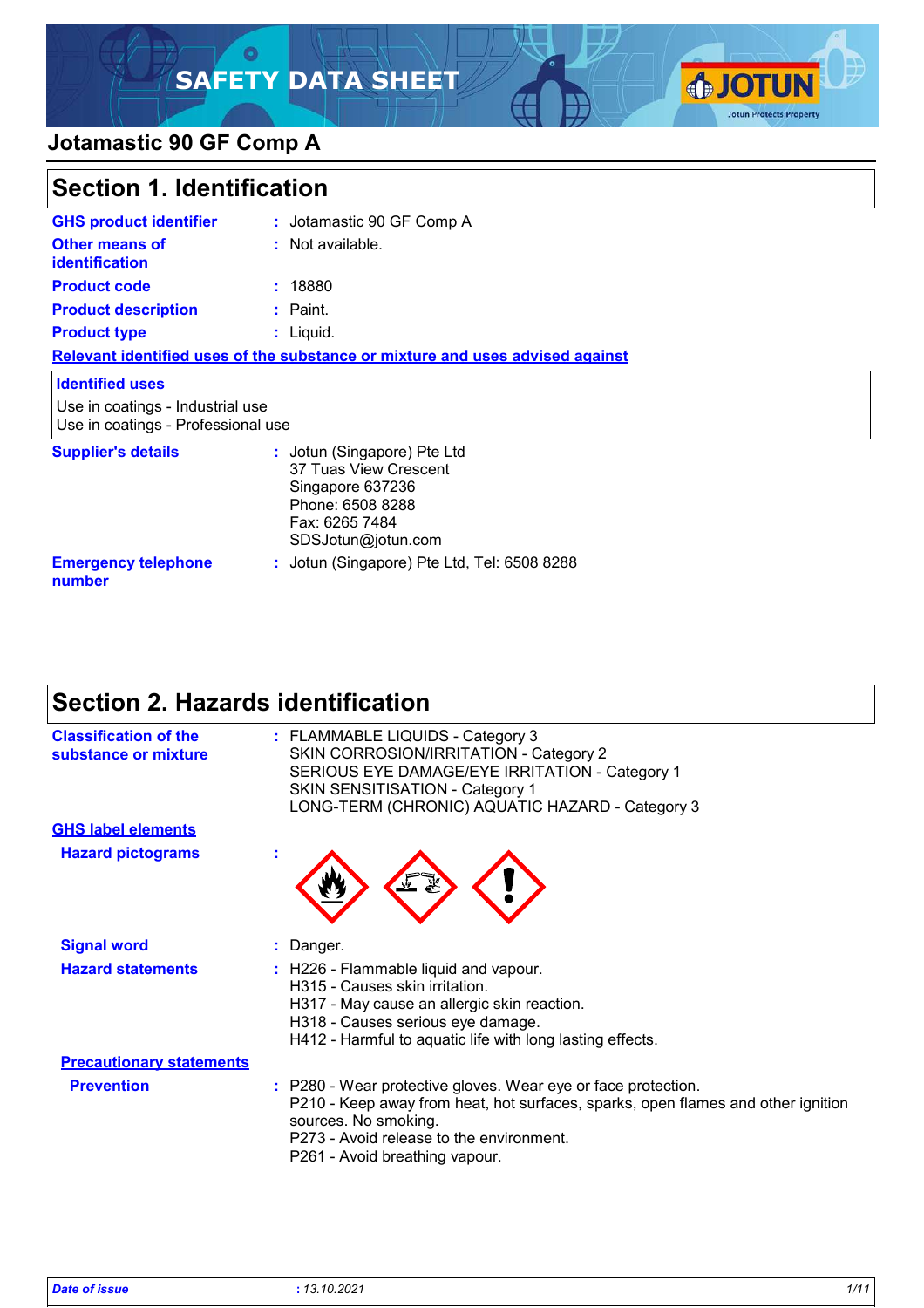## **Section 2. Hazards identification**

| <b>Response</b>                                                             | : P362 + P364 - Take off contaminated clothing and wash it before reuse.<br>P302 + P352 - IF ON SKIN: Wash with plenty of water.<br>P333 + P313 - If skin irritation or rash occurs: Get medical advice or attention.<br>P305 + P351 + P338, P310 - IF IN EYES: Rinse cautiously with water for several<br>minutes. Remove contact lenses, if present and easy to do. Continue rinsing.<br>Immediately call a POISON CENTER or doctor. |
|-----------------------------------------------------------------------------|----------------------------------------------------------------------------------------------------------------------------------------------------------------------------------------------------------------------------------------------------------------------------------------------------------------------------------------------------------------------------------------------------------------------------------------|
| <b>Storage</b>                                                              | $:$ P403 + P235 - Store in a well-ventilated place. Keep cool.                                                                                                                                                                                                                                                                                                                                                                         |
| <b>Disposal</b>                                                             | : P501 - Dispose of contents and container in accordance with all local, regional,<br>national and international regulations.                                                                                                                                                                                                                                                                                                          |
| <b>Other hazards which do not : None known.</b><br>result in classification |                                                                                                                                                                                                                                                                                                                                                                                                                                        |

# **Section 3. Composition/information on ingredients**

| <b>Substance/mixture</b>                       | $:$ Mixture                                                                                                                                           |                |                         |
|------------------------------------------------|-------------------------------------------------------------------------------------------------------------------------------------------------------|----------------|-------------------------|
| <b>Other means of</b><br><b>identification</b> | : Not available.                                                                                                                                      |                |                         |
| <b>CAS number/other identifiers</b>            |                                                                                                                                                       |                |                         |
| <b>CAS number</b>                              | : Not applicable.                                                                                                                                     |                |                         |
| <b>EC</b> number                               | : Mixture.                                                                                                                                            |                |                         |
| <b>Product code</b>                            | : 18880                                                                                                                                               |                |                         |
| <b>Ingredient name</b>                         |                                                                                                                                                       | $\frac{9}{6}$  | <b>CAS number</b>       |
| epoxy resin (MW $\leq$ 700)                    | 4.4'-Isopropylidenediphenol, oligomeric reaction products with 1-chloro-<br>2,3-epoxypropane, reaction products with fatty acids, C18-unsatd., dimers | ≤14<br>≤ $8.6$ | 1675-54-3<br>67989-52-0 |
| xylene                                         |                                                                                                                                                       | ≤10            | 1330-20-7               |
| hydrocarbons, c9-unsatd., polymd.              |                                                                                                                                                       | ≤5             | 71302-83-5              |
| 2-methylpropan-1-ol                            |                                                                                                                                                       | ≤5             | 78-83-1                 |
| glycidyl ether of 3-alkyl phenol               |                                                                                                                                                       | ≤5             | 68413-24-1              |
| benzyl alcohol                                 |                                                                                                                                                       | $\leq$ 3       | 100-51-6                |
| ethylbenzene                                   |                                                                                                                                                       | $\leq$ 3       | 100-41-4                |
| Phenol, methylstyrenated                       |                                                                                                                                                       | $\leq$ 3       | 68512-30-1              |
| Phenol, styrenated                             |                                                                                                                                                       | ≤1.5           | 61788-44-1              |

**There are no additional ingredients present which, within the current knowledge of the supplier and in the concentrations applicable, are classified as hazardous to health or the environment and hence require reporting in this section.**

**Occupational exposure limits, if available, are listed in Section 8.**

**Chemical formula :** Not applicable.

### **Section 4. First aid measures**

|                    | <b>Description of necessary first aid measures</b>                                                                                                                                                                                                                                                                                                                                                                                                                                                                                                                                                                                                                                                                                    |
|--------------------|---------------------------------------------------------------------------------------------------------------------------------------------------------------------------------------------------------------------------------------------------------------------------------------------------------------------------------------------------------------------------------------------------------------------------------------------------------------------------------------------------------------------------------------------------------------------------------------------------------------------------------------------------------------------------------------------------------------------------------------|
| <b>Eye contact</b> | : Get medical attention immediately. Call a poison center or physician. Immediately<br>flush eyes with plenty of water, occasionally lifting the upper and lower eyelids.<br>Check for and remove any contact lenses. Continue to rinse for at least 10 minutes.<br>Chemical burns must be treated promptly by a physician.                                                                                                                                                                                                                                                                                                                                                                                                           |
| <b>Inhalation</b>  | : Get medical attention immediately. Call a poison center or physician. Remove<br>victim to fresh air and keep at rest in a position comfortable for breathing. If it is<br>suspected that fumes are still present, the rescuer should wear an appropriate mask<br>or self-contained breathing apparatus. If not breathing, if breathing is irregular or if<br>respiratory arrest occurs, provide artificial respiration or oxygen by trained personnel.<br>It may be dangerous to the person providing aid to give mouth-to-mouth<br>resuscitation. If unconscious, place in recovery position and get medical attention<br>immediately. Maintain an open airway. Loosen tight clothing such as a collar, tie,<br>belt or waistband. |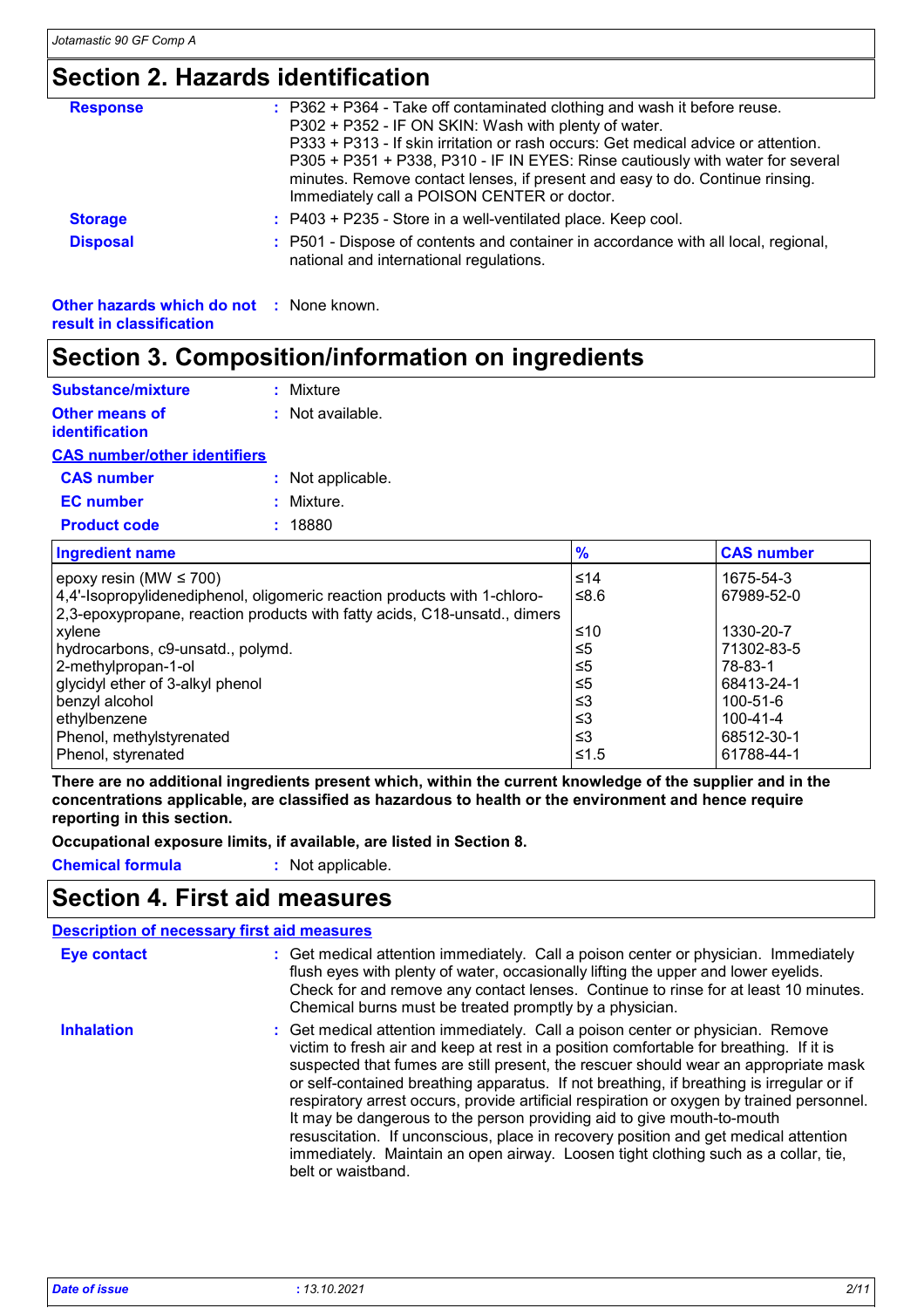# **Section 4. First aid measures**

| <b>Skin contact</b>                                | : Get medical attention immediately. Call a poison center or physician. Wash with<br>plenty of soap and water. Remove contaminated clothing and shoes. Wash<br>contaminated clothing thoroughly with water before removing it, or wear gloves.<br>Continue to rinse for at least 10 minutes. Chemical burns must be treated promptly<br>by a physician. In the event of any complaints or symptoms, avoid further exposure.<br>Wash clothing before reuse. Clean shoes thoroughly before reuse.                                                                                                                                                                                                                                                                                                                                                                                      |
|----------------------------------------------------|--------------------------------------------------------------------------------------------------------------------------------------------------------------------------------------------------------------------------------------------------------------------------------------------------------------------------------------------------------------------------------------------------------------------------------------------------------------------------------------------------------------------------------------------------------------------------------------------------------------------------------------------------------------------------------------------------------------------------------------------------------------------------------------------------------------------------------------------------------------------------------------|
| <b>Ingestion</b>                                   | Get medical attention immediately. Call a poison center or physician. Wash out<br>mouth with water. Remove dentures if any. Remove victim to fresh air and keep at<br>rest in a position comfortable for breathing. If material has been swallowed and the<br>exposed person is conscious, give small quantities of water to drink. Stop if the<br>exposed person feels sick as vomiting may be dangerous. Do not induce vomiting<br>unless directed to do so by medical personnel. If vomiting occurs, the head should<br>be kept low so that vomit does not enter the lungs. Chemical burns must be treated<br>promptly by a physician. Never give anything by mouth to an unconscious person.<br>If unconscious, place in recovery position and get medical attention immediately.<br>Maintain an open airway. Loosen tight clothing such as a collar, tie, belt or<br>waistband. |
| Most important symptoms/effects, acute and delayed |                                                                                                                                                                                                                                                                                                                                                                                                                                                                                                                                                                                                                                                                                                                                                                                                                                                                                      |
| <b>Potential acute health effects</b>              |                                                                                                                                                                                                                                                                                                                                                                                                                                                                                                                                                                                                                                                                                                                                                                                                                                                                                      |
| <b>Eye contact</b>                                 | : Causes serious eye damage.                                                                                                                                                                                                                                                                                                                                                                                                                                                                                                                                                                                                                                                                                                                                                                                                                                                         |
| <b>Inhalation</b>                                  | No known significant effects or critical hazards.                                                                                                                                                                                                                                                                                                                                                                                                                                                                                                                                                                                                                                                                                                                                                                                                                                    |
| <b>Skin contact</b>                                | Causes skin irritation. May cause an allergic skin reaction.                                                                                                                                                                                                                                                                                                                                                                                                                                                                                                                                                                                                                                                                                                                                                                                                                         |
| <b>Ingestion</b>                                   | : No known significant effects or critical hazards.                                                                                                                                                                                                                                                                                                                                                                                                                                                                                                                                                                                                                                                                                                                                                                                                                                  |
| <b>Over-exposure signs/symptoms</b>                |                                                                                                                                                                                                                                                                                                                                                                                                                                                                                                                                                                                                                                                                                                                                                                                                                                                                                      |
| <b>Eye contact</b>                                 | : Adverse symptoms may include the following:<br>pain<br>watering<br>redness                                                                                                                                                                                                                                                                                                                                                                                                                                                                                                                                                                                                                                                                                                                                                                                                         |
| <b>Inhalation</b>                                  | No specific data.                                                                                                                                                                                                                                                                                                                                                                                                                                                                                                                                                                                                                                                                                                                                                                                                                                                                    |
| <b>Skin contact</b>                                | : Adverse symptoms may include the following:<br>pain or irritation<br>redness<br>blistering may occur                                                                                                                                                                                                                                                                                                                                                                                                                                                                                                                                                                                                                                                                                                                                                                               |
| <b>Ingestion</b>                                   | : Adverse symptoms may include the following:<br>stomach pains                                                                                                                                                                                                                                                                                                                                                                                                                                                                                                                                                                                                                                                                                                                                                                                                                       |
|                                                    | <b>Indication of immediate medical attention and special treatment needed, if necessary</b>                                                                                                                                                                                                                                                                                                                                                                                                                                                                                                                                                                                                                                                                                                                                                                                          |
| <b>Notes to physician</b>                          | : Treat symptomatically. Contact poison treatment specialist immediately if large<br>quantities have been ingested or inhaled.                                                                                                                                                                                                                                                                                                                                                                                                                                                                                                                                                                                                                                                                                                                                                       |
| <b>Specific treatments</b>                         | : No specific treatment.                                                                                                                                                                                                                                                                                                                                                                                                                                                                                                                                                                                                                                                                                                                                                                                                                                                             |
| <b>Protection of first-aiders</b>                  | : No action shall be taken involving any personal risk or without suitable training. If it<br>is suspected that fumes are still present, the rescuer should wear an appropriate<br>mask or self-contained breathing apparatus. It may be dangerous to the person<br>providing aid to give mouth-to-mouth resuscitation. Wash contaminated clothing<br>thoroughly with water before removing it, or wear gloves.                                                                                                                                                                                                                                                                                                                                                                                                                                                                      |

**See toxicological information (Section 11)**

## **Section 5. Firefighting measures**

| <b>Extinguishing media</b>                           |                                                                                                                                                                                                                                                                                                                                                                                                                                    |
|------------------------------------------------------|------------------------------------------------------------------------------------------------------------------------------------------------------------------------------------------------------------------------------------------------------------------------------------------------------------------------------------------------------------------------------------------------------------------------------------|
| <b>Suitable extinguishing</b><br>media               | : Use dry chemical, $CO2$ , water spray (fog) or foam.                                                                                                                                                                                                                                                                                                                                                                             |
| Unsuitable extinguishing<br>media                    | : Do not use water jet.                                                                                                                                                                                                                                                                                                                                                                                                            |
| <b>Specific hazards arising</b><br>from the chemical | : Flammable liquid and vapour. Runoff to sewer may create fire or explosion hazard.<br>In a fire or if heated, a pressure increase will occur and the container may burst, with<br>the risk of a subsequent explosion. This material is harmful to aquatic life with long<br>lasting effects. Fire water contaminated with this material must be contained and<br>prevented from being discharged to any waterway, sewer or drain. |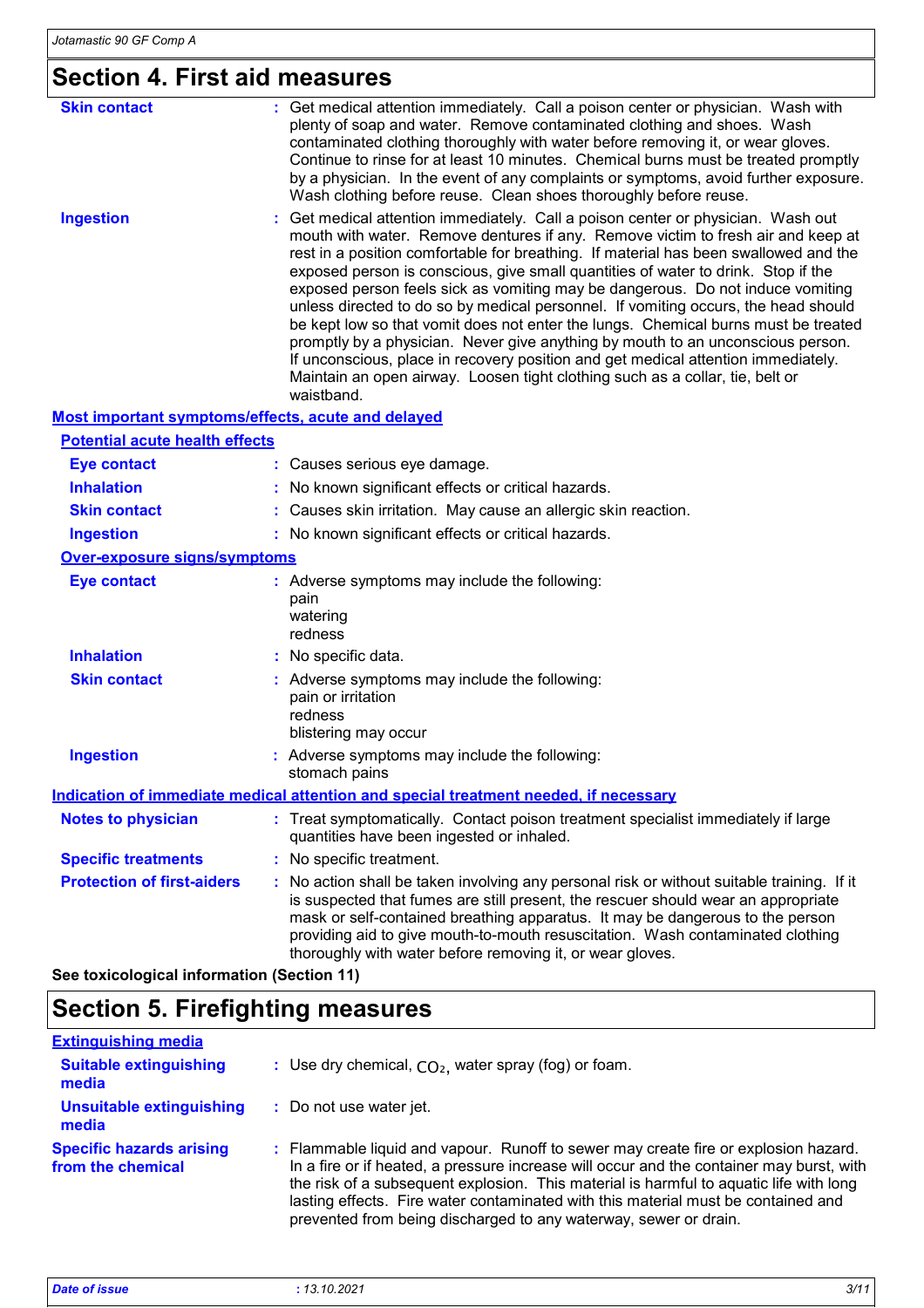# **Section 5. Firefighting measures**

| <b>Hazardous thermal</b><br>decomposition products       | Decomposition products may include the following materials:<br>carbon dioxide<br>carbon monoxide<br>halogenated compounds<br>metal oxide/oxides                                                                                                                                                                               |
|----------------------------------------------------------|-------------------------------------------------------------------------------------------------------------------------------------------------------------------------------------------------------------------------------------------------------------------------------------------------------------------------------|
| <b>Special protective actions</b><br>for fire-fighters   | : Promptly isolate the scene by removing all persons from the vicinity of the incident if<br>there is a fire. No action shall be taken involving any personal risk or without<br>suitable training. Move containers from fire area if this can be done without risk.<br>Use water spray to keep fire-exposed containers cool. |
| <b>Special protective</b><br>equipment for fire-fighters | : Fire-fighters should wear appropriate protective equipment and self-contained<br>breathing apparatus (SCBA) with a full face-piece operated in positive pressure<br>mode.                                                                                                                                                   |

# **Section 6. Accidental release measures**

|                                                      | <b>Personal precautions, protective equipment and emergency procedures</b>                                                                                                                                                                                                                                                                                                                                                                                                                                                                                                                                                                                                                                                                                              |
|------------------------------------------------------|-------------------------------------------------------------------------------------------------------------------------------------------------------------------------------------------------------------------------------------------------------------------------------------------------------------------------------------------------------------------------------------------------------------------------------------------------------------------------------------------------------------------------------------------------------------------------------------------------------------------------------------------------------------------------------------------------------------------------------------------------------------------------|
| For non-emergency<br>personnel                       | : No action shall be taken involving any personal risk or without suitable training.<br>Evacuate surrounding areas. Keep unnecessary and unprotected personnel from<br>entering. Do not touch or walk through spilt material. Shut off all ignition sources.<br>No flares, smoking or flames in hazard area. Do not breathe vapour or mist.<br>Provide adequate ventilation. Wear appropriate respirator when ventilation is<br>inadequate. Put on appropriate personal protective equipment.                                                                                                                                                                                                                                                                           |
| For emergency responders :                           | If specialised clothing is required to deal with the spillage, take note of any<br>information in Section 8 on suitable and unsuitable materials. See also the<br>information in "For non-emergency personnel".                                                                                                                                                                                                                                                                                                                                                                                                                                                                                                                                                         |
| <b>Environmental precautions</b>                     | : Avoid dispersal of spilt material and runoff and contact with soil, waterways, drains<br>and sewers. Inform the relevant authorities if the product has caused environmental<br>pollution (sewers, waterways, soil or air). Water polluting material. May be harmful<br>to the environment if released in large quantities.                                                                                                                                                                                                                                                                                                                                                                                                                                           |
| Methods and material for containment and cleaning up |                                                                                                                                                                                                                                                                                                                                                                                                                                                                                                                                                                                                                                                                                                                                                                         |
| <b>Small spill</b>                                   | : Stop leak if without risk. Move containers from spill area. Use spark-proof tools and<br>explosion-proof equipment. Dilute with water and mop up if water-soluble.<br>Alternatively, or if water-insoluble, absorb with an inert dry material and place in an<br>appropriate waste disposal container. Dispose of via a licensed waste disposal<br>contractor.                                                                                                                                                                                                                                                                                                                                                                                                        |
| <b>Large spill</b>                                   | : Stop leak if without risk. Move containers from spill area. Use spark-proof tools and<br>explosion-proof equipment. Approach the release from upwind. Prevent entry into<br>sewers, water courses, basements or confined areas. Wash spillages into an<br>effluent treatment plant or proceed as follows. Contain and collect spillage with non-<br>combustible, absorbent material e.g. sand, earth, vermiculite or diatomaceous earth<br>and place in container for disposal according to local regulations (see Section 13).<br>Dispose of via a licensed waste disposal contractor. Contaminated absorbent<br>material may pose the same hazard as the spilt product. Note: see Section 1 for<br>emergency contact information and Section 13 for waste disposal. |

# **Section 7. Handling and storage**

| <b>Precautions for safe handling</b> |                                                                                                                                                                                                                                                                                                                                                                                                                                                                                                                                                                                                                                                                                                                                                                                                                                                                                                                                                                                                                                 |
|--------------------------------------|---------------------------------------------------------------------------------------------------------------------------------------------------------------------------------------------------------------------------------------------------------------------------------------------------------------------------------------------------------------------------------------------------------------------------------------------------------------------------------------------------------------------------------------------------------------------------------------------------------------------------------------------------------------------------------------------------------------------------------------------------------------------------------------------------------------------------------------------------------------------------------------------------------------------------------------------------------------------------------------------------------------------------------|
| <b>Protective measures</b>           | : Put on appropriate personal protective equipment (see Section 8). Persons with a<br>history of skin sensitization problems should not be employed in any process in<br>which this product is used. Do not get in eyes or on skin or clothing. Do not breathe<br>vapour or mist. Do not ingest. Avoid release to the environment. Use only with<br>adequate ventilation. Wear appropriate respirator when ventilation is inadequate.<br>Do not enter storage areas and confined spaces unless adequately ventilated.<br>Keep in the original container or an approved alternative made from a compatible<br>material, kept tightly closed when not in use. Store and use away from heat, sparks,<br>open flame or any other ignition source. Use explosion-proof electrical (ventilating,<br>lighting and material handling) equipment. Use only non-sparking tools. Take<br>precautionary measures against electrostatic discharges. Empty containers retain<br>product residue and can be hazardous. Do not reuse container. |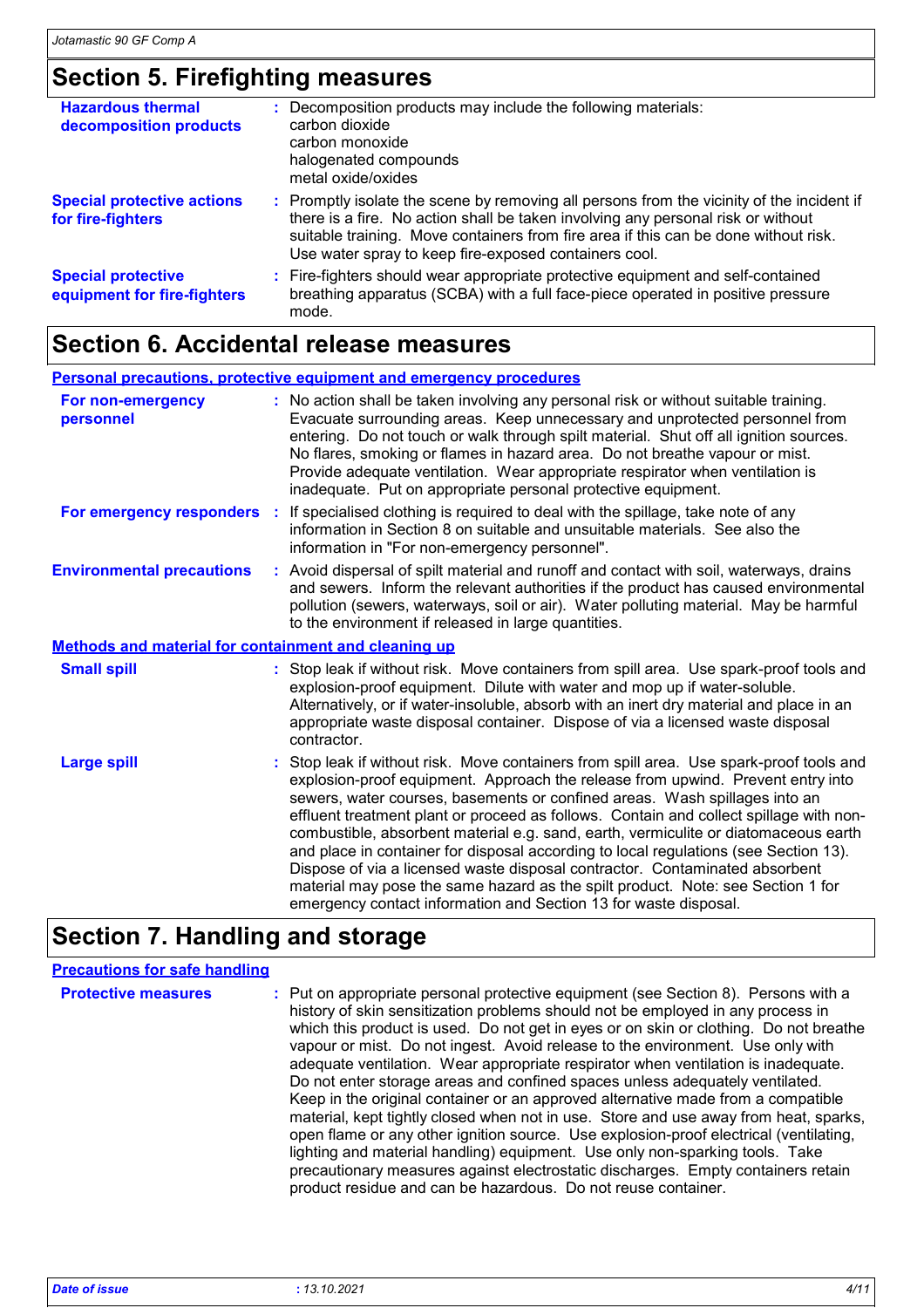## **Section 7. Handling and storage**

| <b>Advice on general</b><br>occupational hygiene                                 | : Eating, drinking and smoking should be prohibited in areas where this material is<br>handled, stored and processed. Workers should wash hands and face before<br>eating, drinking and smoking. Remove contaminated clothing and protective<br>equipment before entering eating areas. See also Section 8 for additional<br>information on hygiene measures.                                                                                                                                                                                                                                                                                                                                                           |
|----------------------------------------------------------------------------------|-------------------------------------------------------------------------------------------------------------------------------------------------------------------------------------------------------------------------------------------------------------------------------------------------------------------------------------------------------------------------------------------------------------------------------------------------------------------------------------------------------------------------------------------------------------------------------------------------------------------------------------------------------------------------------------------------------------------------|
| <b>Conditions for safe storage,</b><br>including any<br><b>incompatibilities</b> | : Store in accordance with local regulations. Store in a segregated and approved<br>area. Store in original container protected from direct sunlight in a dry, cool and well-<br>ventilated area, away from incompatible materials (see Section 10) and food and<br>drink. Store locked up. Eliminate all ignition sources. Separate from oxidising<br>materials. Keep container tightly closed and sealed until ready for use. Containers<br>that have been opened must be carefully resealed and kept upright to prevent<br>leakage. Do not store in unlabelled containers. Use appropriate containment to<br>avoid environmental contamination. See Section 10 for incompatible materials<br>before handling or use. |

# **Section 8. Exposure controls/personal protection**

#### **Control parameters**

#### **Occupational exposure limits**

| <b>Ingredient name</b>                            |                                                                                                                                                                                                                                                                                                                                                                                                                                                                             | <b>Exposure limits</b>                                                                                                                                                                                                                                                                                                                                              |  |
|---------------------------------------------------|-----------------------------------------------------------------------------------------------------------------------------------------------------------------------------------------------------------------------------------------------------------------------------------------------------------------------------------------------------------------------------------------------------------------------------------------------------------------------------|---------------------------------------------------------------------------------------------------------------------------------------------------------------------------------------------------------------------------------------------------------------------------------------------------------------------------------------------------------------------|--|
| xylene                                            |                                                                                                                                                                                                                                                                                                                                                                                                                                                                             | <b>Workplace Safety and Health Act</b><br>(Singapore, 2/2006).<br>PEL (short term): 651 mg/m <sup>3</sup> 15 minutes.<br>PEL (short term): 150 ppm 15 minutes.<br>PEL (long term): 434 mg/m <sup>3</sup> 8 hours.<br>PEL (long term): 100 ppm 8 hours.                                                                                                              |  |
| 2-methylpropan-1-ol                               |                                                                                                                                                                                                                                                                                                                                                                                                                                                                             | <b>Workplace Safety and Health Act</b><br>(Singapore, 2/2006).<br>PEL (long term): 152 mg/m <sup>3</sup> 8 hours.                                                                                                                                                                                                                                                   |  |
| ethylbenzene                                      |                                                                                                                                                                                                                                                                                                                                                                                                                                                                             | PEL (long term): 50 ppm 8 hours.<br><b>Workplace Safety and Health Act</b><br>(Singapore, 2/2006). Notes:<br>PEL (long term): 100 ppm 8 hours.<br>PEL (long term): 434 mg/m <sup>3</sup> 8 hours.<br><b>Workplace Safety and Health Act</b><br>(Singapore, 2/2006).<br>PEL (short term): 543 mg/m <sup>3</sup> 15 minutes.<br>PEL (short term): 125 ppm 15 minutes. |  |
| <b>Appropriate engineering</b><br><b>controls</b> | : Use only with adequate ventilation. Use process enclosures, local exhaust<br>ventilation or other engineering controls to keep worker exposure to airborne<br>contaminants below any recommended or statutory limits. The engineering controls<br>also need to keep gas, vapour or dust concentrations below any lower explosive<br>limits. Use explosion-proof ventilation equipment.                                                                                    |                                                                                                                                                                                                                                                                                                                                                                     |  |
| <b>Environmental exposure</b><br>controls         | : Emissions from ventilation or work process equipment should be checked to ensure<br>they comply with the requirements of environmental protection legislation. In some<br>cases, fume scrubbers, filters or engineering modifications to the process<br>equipment will be necessary to reduce emissions to acceptable levels.                                                                                                                                             |                                                                                                                                                                                                                                                                                                                                                                     |  |
| <b>Individual protection measures</b>             |                                                                                                                                                                                                                                                                                                                                                                                                                                                                             |                                                                                                                                                                                                                                                                                                                                                                     |  |
| <b>Hygiene measures</b>                           | : Wash hands, forearms and face thoroughly after handling chemical products, before<br>eating, smoking and using the lavatory and at the end of the working period.<br>Appropriate techniques should be used to remove potentially contaminated clothing.<br>Contaminated work clothing should not be allowed out of the workplace. Wash<br>contaminated clothing before reusing. Ensure that eyewash stations and safety<br>showers are close to the workstation location. |                                                                                                                                                                                                                                                                                                                                                                     |  |
| <b>Eye/face protection</b>                        | Safety eyewear complying to EN 166 should be used when a risk assessment<br>indicates this is necessary to avoid exposure to liquid splashes, mists, gases or<br>dusts. If contact is possible, the following protection should be worn, unless the<br>assessment indicates a higher degree of protection: chemical splash goggles and/<br>or face shield. If inhalation hazards exist, a full-face respirator may be required<br>instead.                                  |                                                                                                                                                                                                                                                                                                                                                                     |  |
| <b>Skin protection</b>                            |                                                                                                                                                                                                                                                                                                                                                                                                                                                                             |                                                                                                                                                                                                                                                                                                                                                                     |  |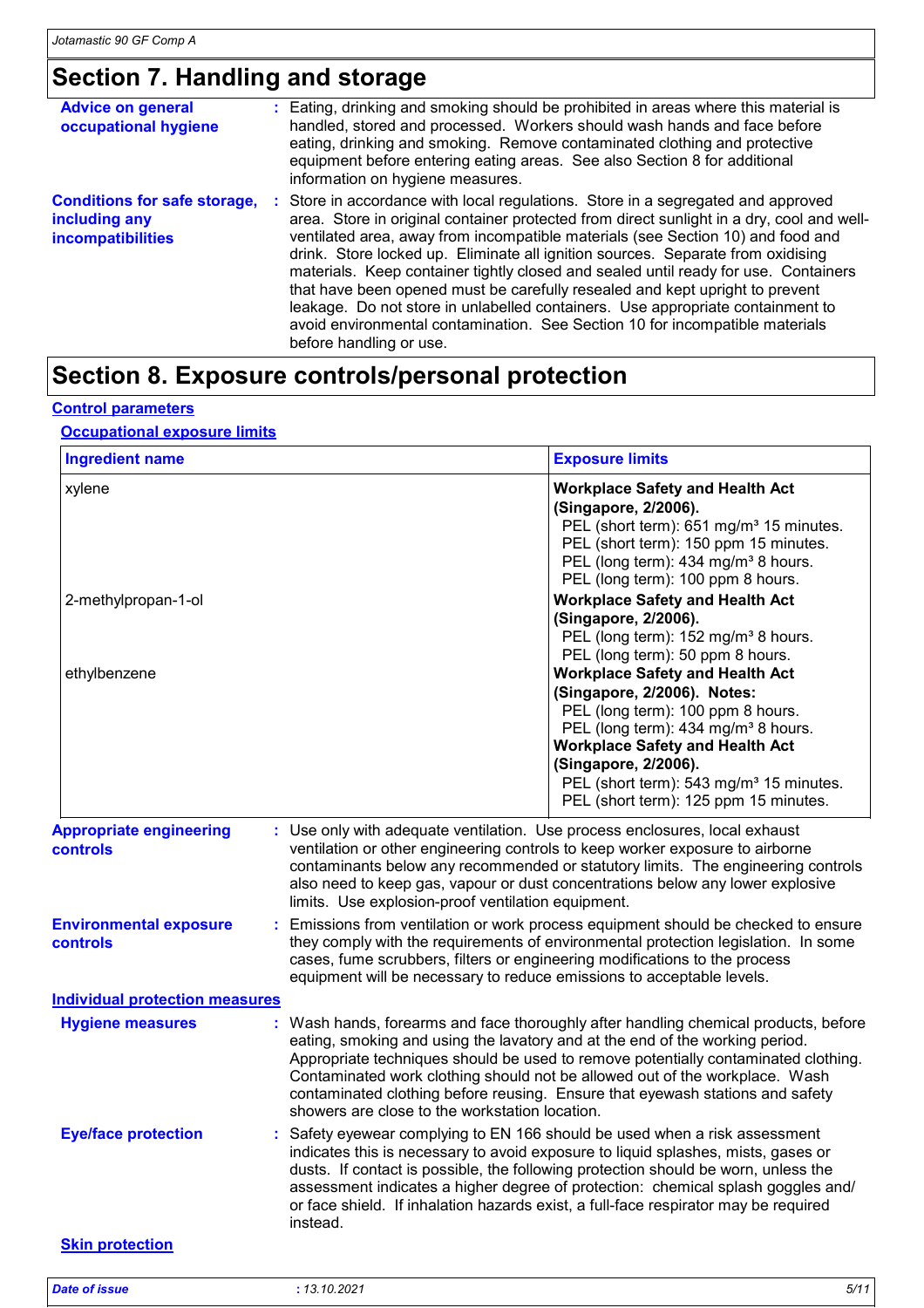## **Section 8. Exposure controls/personal protection**

| <b>Hand protection</b>        | : There is no one glove material or combination of materials that will give unlimited<br>resistance to any individual or combination of chemicals.<br>The breakthrough time must be greater than the end use time of the product.<br>The instructions and information provided by the glove manufacturer on use,<br>storage, maintenance and replacement must be followed.<br>Gloves should be replaced regularly and if there is any sign of damage to the glove<br>material.<br>Always ensure that gloves are free from defects and that they are stored and used<br>correctly.<br>The performance or effectiveness of the glove may be reduced by physical/<br>chemical damage and poor maintenance.<br>Barrier creams may help to protect the exposed areas of the skin but should not be<br>applied once exposure has occurred.<br>Wear suitable gloves tested to EN374.<br>Recommended, gloves(breakthrough time) > 8 hours: Responder, Viton®, 4H,<br>Teflon<br>Not recommended, gloves(breakthrough time) < 1 hour: PVC<br>May be used, gloves(breakthrough time) 4 - 8 hours: butyl rubber, nitrile rubber,<br>neoprene, polyvinyl alcohol (PVA) |
|-------------------------------|-----------------------------------------------------------------------------------------------------------------------------------------------------------------------------------------------------------------------------------------------------------------------------------------------------------------------------------------------------------------------------------------------------------------------------------------------------------------------------------------------------------------------------------------------------------------------------------------------------------------------------------------------------------------------------------------------------------------------------------------------------------------------------------------------------------------------------------------------------------------------------------------------------------------------------------------------------------------------------------------------------------------------------------------------------------------------------------------------------------------------------------------------------------|
|                               | For right choice of glove materials, with focus on chemical resistance and time of<br>penetration, seek advice by the supplier of chemical resistant gloves.                                                                                                                                                                                                                                                                                                                                                                                                                                                                                                                                                                                                                                                                                                                                                                                                                                                                                                                                                                                              |
|                               | The user must check that the final choice of type of glove selected for handling this<br>product is the most appropriate and takes into account the particular conditions of<br>use, as included in the user's risk assessment.                                                                                                                                                                                                                                                                                                                                                                                                                                                                                                                                                                                                                                                                                                                                                                                                                                                                                                                           |
| <b>Body protection</b>        | Personal protective equipment for the body should be selected based on the task<br>being performed and the risks involved and should be approved by a specialist<br>before handling this product. When there is a risk of ignition from static electricity,<br>wear anti-static protective clothing. For the greatest protection from static<br>discharges, clothing should include anti-static overalls, boots and gloves.                                                                                                                                                                                                                                                                                                                                                                                                                                                                                                                                                                                                                                                                                                                               |
| <b>Other skin protection</b>  | Appropriate footwear and any additional skin protection measures should be<br>selected based on the task being performed and the risks involved and should be<br>approved by a specialist before handling this product.                                                                                                                                                                                                                                                                                                                                                                                                                                                                                                                                                                                                                                                                                                                                                                                                                                                                                                                                   |
| <b>Respiratory protection</b> | : Based on the hazard and potential for exposure, select a respirator that meets the<br>appropriate standard or certification. Respirators must be used according to a<br>respiratory protection program to ensure proper fitting, training, and other important<br>aspects of use.                                                                                                                                                                                                                                                                                                                                                                                                                                                                                                                                                                                                                                                                                                                                                                                                                                                                       |

# **Section 9. Physical and chemical properties**

| <b>Appearance</b>                               |   |                                                                                                                                             |      |
|-------------------------------------------------|---|---------------------------------------------------------------------------------------------------------------------------------------------|------|
| <b>Physical state</b>                           |   | : Liquid.                                                                                                                                   |      |
| <b>Colour</b>                                   |   | : Grey, Red                                                                                                                                 |      |
| <b>Odour</b>                                    |   | : Characteristic.                                                                                                                           |      |
| <b>Odour threshold</b>                          |   | : Not available.                                                                                                                            |      |
| pH                                              |   | : Not applicable.                                                                                                                           |      |
| <b>Melting point</b>                            |   | : Not applicable.                                                                                                                           |      |
| <b>Boiling point</b>                            |   | Lowest known value: 108°C (226.4°F) (2-methylpropan-1-ol). Weighted average:<br>228.81°C (443.9°F)                                          |      |
| <b>Flash point</b>                              |   | : Closed cup: $33^{\circ}$ C (91.4 $^{\circ}$ F)                                                                                            |      |
| <b>Burning time</b>                             |   | : Not applicable.                                                                                                                           |      |
| <b>Burning rate</b>                             |   | : Not applicable.                                                                                                                           |      |
| <b>Evaporation rate</b>                         | ÷ | Highest known value: 0.84 (ethylbenzene) Weighted average: 0.6compared with<br>butyl acetate                                                |      |
| <b>Flammability (solid, gas)</b>                |   | : Not applicable.                                                                                                                           |      |
| Lower and upper explosive<br>(flammable) limits |   | $: 0.8 - 13\%$                                                                                                                              |      |
| <b>Vapour pressure</b>                          |   | : Highest known value: <1.6 kPa (<12 mm Hg) (at $20^{\circ}$ C) (2-methylpropan-1-ol).<br>Weighted average: 0.37 kPa (2.78 mm Hg) (at 20°C) |      |
| <b>Vapour density</b>                           | t |                                                                                                                                             |      |
| <b>Date of issue</b>                            |   | : 13.10.2021                                                                                                                                | 6/11 |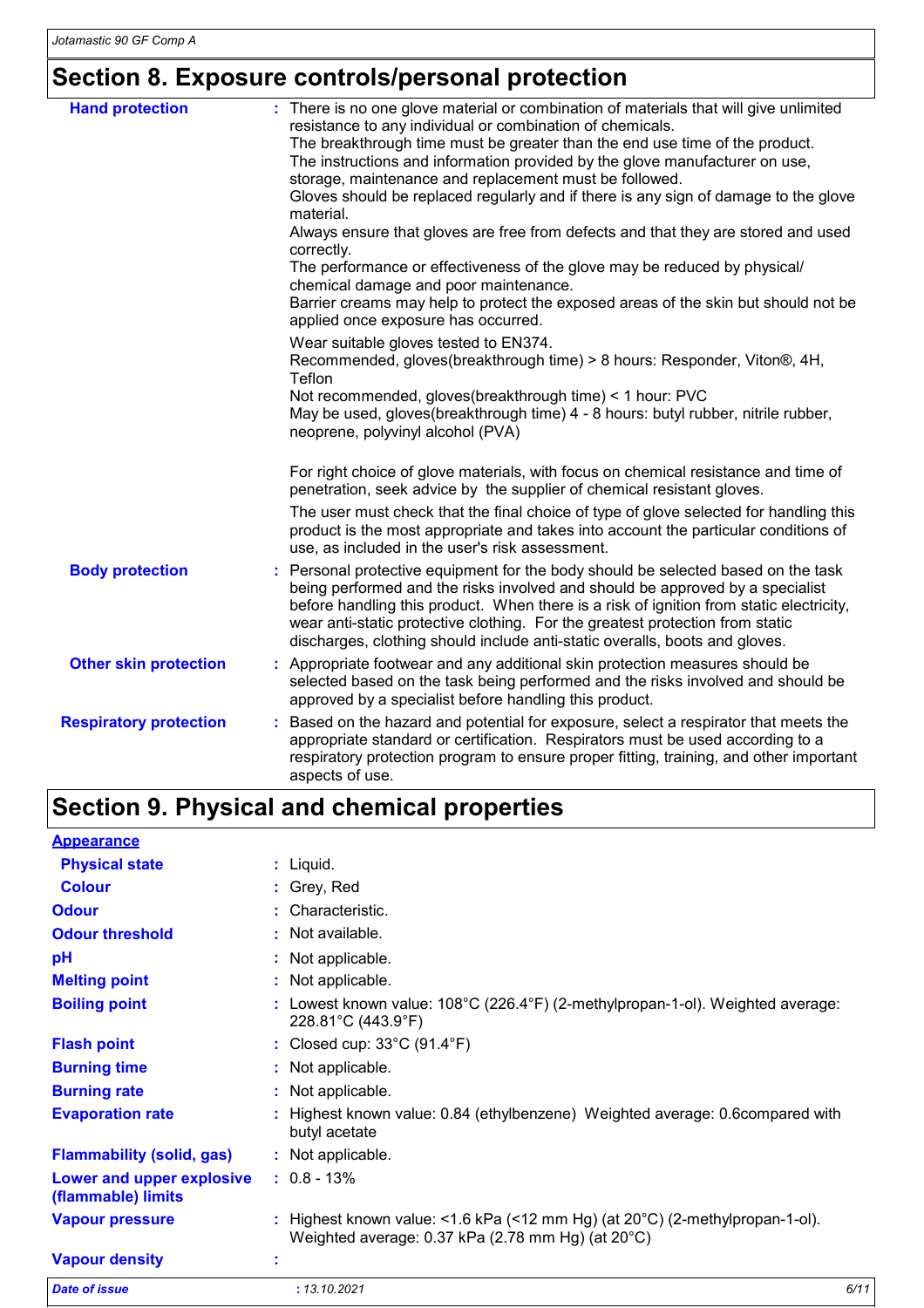### **Section 9. Physical and chemical properties**

|                                                   | Highest known value: 11.7 (Air = 1) (epoxy resin (MW $\leq$ 700)). Weighted average:<br>7.74 $(Air = 1)$                                                                                              |
|---------------------------------------------------|-------------------------------------------------------------------------------------------------------------------------------------------------------------------------------------------------------|
| <b>Relative density</b>                           | $: 1.50588$ to 1.589 g/cm <sup>3</sup>                                                                                                                                                                |
| <b>Solubility</b>                                 | : Insoluble in the following materials: cold water and hot water.                                                                                                                                     |
| <b>Solubility in water</b>                        | : Not available.                                                                                                                                                                                      |
| <b>Partition coefficient: n-</b><br>octanol/water | $\therefore$ Not available.                                                                                                                                                                           |
| <b>Auto-ignition temperature</b>                  | : Lowest known value: >375°C (>707°F) (hydrocarbons, c9-unsatd., polymd.).                                                                                                                            |
| <b>Decomposition temperature</b>                  | : Not available.                                                                                                                                                                                      |
| <b>SADT</b>                                       | : Not available.                                                                                                                                                                                      |
| <b>Viscosity</b>                                  | : Dynamic: Highest known value: 165 cP (Phenol, methylstyrenated) Weighted<br>average: 23.62 cP<br>Kinematic: Highest known value: 0.77 cSt (ethylbenzene)<br>Kinematic $(40C)$ : $>20.5 \text{ cSt}$ |

# **Section 10. Stability and reactivity**

| <b>Reactivity</b>                            | : No specific test data related to reactivity available for this product or its ingredients.                                                                                 |  |
|----------------------------------------------|------------------------------------------------------------------------------------------------------------------------------------------------------------------------------|--|
| <b>Chemical stability</b>                    | : The product is stable.                                                                                                                                                     |  |
| <b>Possibility of hazardous</b><br>reactions | : Under normal conditions of storage and use, hazardous reactions will not occur.                                                                                            |  |
| <b>Conditions to avoid</b>                   | : Avoid all possible sources of ignition (spark or flame). Do not pressurise, cut, weld,<br>braze, solder, drill, grind or expose containers to heat or sources of ignition. |  |
| <b>Incompatible materials</b>                | : Keep away from the following materials to prevent strong exothermic reactions:<br>oxidising agents, strong alkalis, strong acids.                                          |  |
| <b>Hazardous decomposition</b><br>products   | : Under normal conditions of storage and use, hazardous decomposition products<br>should not be produced.                                                                    |  |
| <b>SADT</b>                                  | $\therefore$ Not available.                                                                                                                                                  |  |

# **Section 11. Toxicological information**

#### **Information on toxicological effects**

#### **Acute toxicity**

| <b>Product/ingredient name</b> | <b>Result</b>                 | <b>Species</b> | <b>Dose</b>             | <b>Exposure</b>          |
|--------------------------------|-------------------------------|----------------|-------------------------|--------------------------|
| epoxy resin (MW $\leq$ 700)    | LD50 Dermal                   | Rabbit         | $20$ g/kg               |                          |
|                                | LD50 Oral                     | Mouse          | 15600 mg/kg             |                          |
| xylene                         | <b>LC50 Inhalation Vapour</b> | Rat            | $20 \text{ mg/l}$       | 4 hours                  |
|                                | LD50 Oral                     | Rat            | 4300 mg/kg              |                          |
|                                | <b>TDLo Dermal</b>            | Rabbit         | 4300 mg/kg              |                          |
| 2-methylpropan-1-ol            | <b>LC50 Inhalation Vapour</b> | Rat            | 19200 mg/m <sup>3</sup> | 4 hours                  |
|                                | LD50 Dermal                   | Rabbit         | 3400 mg/kg              |                          |
|                                | LD50 Oral                     | Rat            | 2460 mg/kg              |                          |
| benzyl alcohol                 | LD50 Oral                     | Rat            | 1230 mg/kg              | $\overline{\phantom{0}}$ |
| ethylbenzene                   | <b>LC50 Inhalation Vapour</b> | Rat - Male     | $17.8$ mg/l             | 4 hours                  |
|                                | LD50 Dermal                   | Rabbit         | >5000 mg/kg             |                          |
|                                | LD50 Oral                     | Rat            | 3500 mg/kg              |                          |
| Phenol, styrenated             | LD50 Dermal                   | Rabbit         | >5010 mg/kg             |                          |
|                                | LD50 Oral                     | Rat            | 2500 mg/kg              |                          |

#### **Irritation/Corrosion**

| <b>Product/ingredient name</b> | <b>Result</b>          | <b>Species</b>      | <b>Score</b> | <b>Exposure</b>                   | <b>Observation</b> |
|--------------------------------|------------------------|---------------------|--------------|-----------------------------------|--------------------|
| epoxy resin (MW $\leq$ 700)    | Eyes - Severe irritant | Rabbit              |              | 24 hours 2<br>milligrams          |                    |
|                                | Skin - Mild irritant   | Rabbit              |              | 500<br>milligrams                 |                    |
| xylene                         | Eyes - Mild irritant   | Rabbit              |              | 87 milligrams                     |                    |
|                                | Skin - Mild irritant   | Rat                 |              | 8 hours 60<br><i>Imicroliters</i> |                    |
| 2-methylpropan-1-ol            | Eyes - Irritant        | Mammal -<br>species |              |                                   |                    |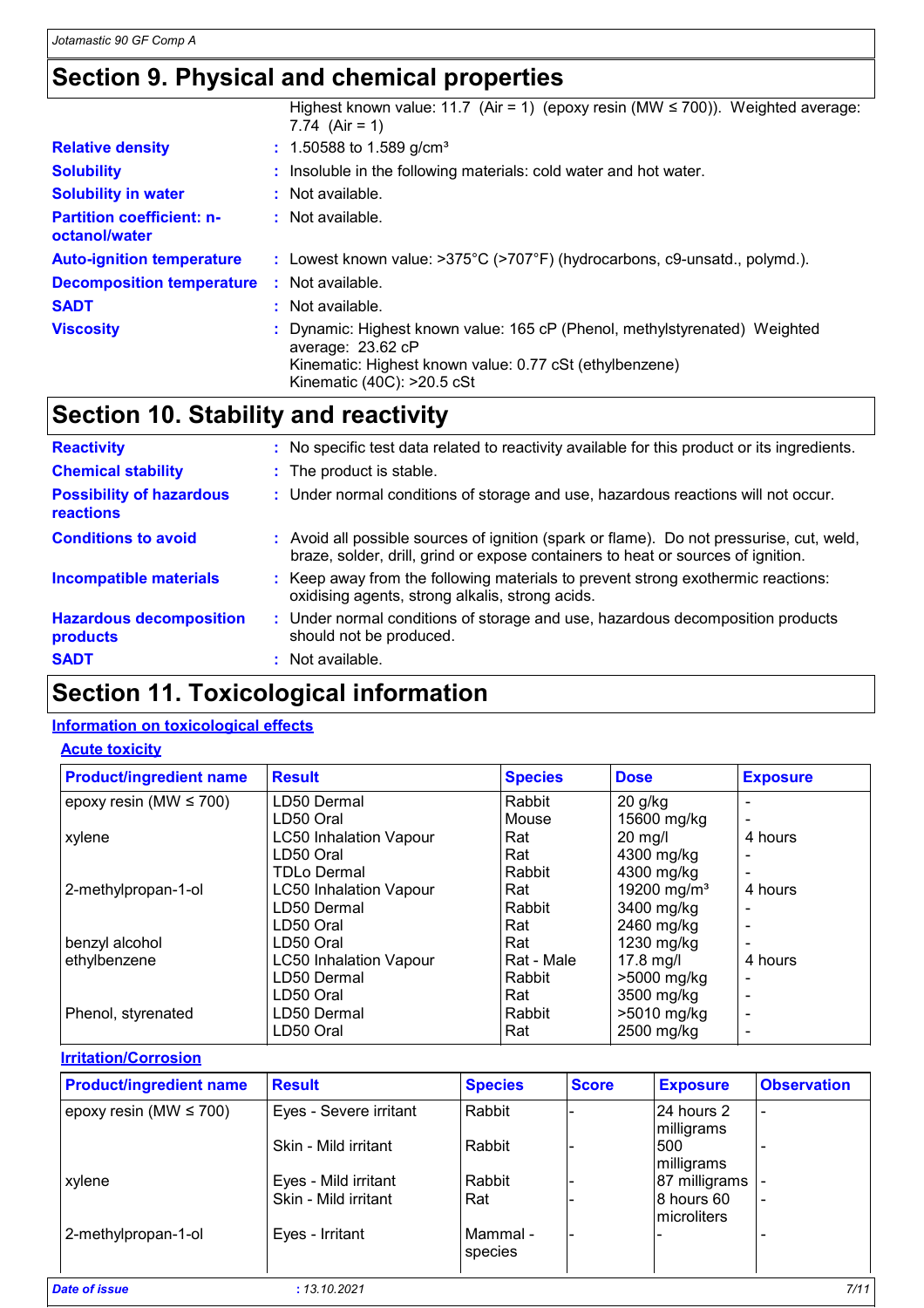# **Section 11. Toxicological information**

|                          |                      | unspecified |                |  |
|--------------------------|----------------------|-------------|----------------|--|
|                          | Skin - Mild irritant | Mammal -    |                |  |
|                          |                      | species     |                |  |
|                          |                      | unspecified |                |  |
| benzyl alcohol           | Eyes - Mild irritant | Mammal -    |                |  |
|                          |                      | species     |                |  |
|                          |                      | unspecified |                |  |
| Phenol, methylstyrenated | Skin - Mild irritant | Mammal -    |                |  |
|                          |                      | species     |                |  |
|                          |                      | unspecified |                |  |
| Phenol, styrenated       | Eyes - Mild irritant | Rabbit      | 0.1 Mililiters |  |
|                          | Skin - Mild irritant | Rabbit      | 0.5 Mililiters |  |
|                          | Skin - Mild irritant | Mammal -    |                |  |
|                          |                      | species     |                |  |
|                          |                      | unspecified |                |  |

#### **Sensitisation**

| <b>Product/ingredient name</b>               | <b>Route of</b><br>exposure | <b>Species</b>                  | <b>Result</b> |
|----------------------------------------------|-----------------------------|---------------------------------|---------------|
| epoxy resin (MW $\leq$ 700)                  | skin                        | Mammal - species<br>unspecified | Sensitising   |
| hydrocarbons,<br>C9-unsaturated, polymerized | skin                        | Mammal - species<br>unspecified | Sensitising   |
| glycidyl ether of 3-alkyl<br>phenol          | skin                        | Mammal - species<br>unspecified | Sensitising   |
| Phenol, methylstyrenated                     | skin                        | Mammal - species<br>unspecified | Sensitising   |
| Phenol, styrenated                           | skin                        | Mammal - species<br>unspecified | Sensitising   |

#### **Mutagenicity**

Not available.

#### **Carcinogenicity**

Not available.

#### **Reproductive toxicity**

Not available.

#### **Teratogenicity**

Not available.

#### **Specific target organ toxicity (single exposure)**

| <b>Name</b>         | <b>Category</b> | <b>Route of</b><br>exposure | <b>Target organs</b>            |
|---------------------|-----------------|-----------------------------|---------------------------------|
| <b>xylene</b>       | Category 3      |                             | Respiratory tract<br>irritation |
| 2-methylpropan-1-ol | Category 3      |                             | Respiratory tract<br>irritation |
|                     | Category 3      |                             | Narcotic effects                |

#### **Specific target organ toxicity (repeated exposure)**

| <b>Name</b>  | <b>Category</b> | <b>Route of</b><br>exposure | <b>Target organs</b> |
|--------------|-----------------|-----------------------------|----------------------|
| ethylbenzene | Category 2      |                             | hearing organs       |

#### **Aspiration hazard**

| <b>Name</b>   | <b>Result</b>                         |
|---------------|---------------------------------------|
| <b>xylene</b> | <b>ASPIRATION HAZARD - Category 1</b> |
| ethylbenzene  | <b>ASPIRATION HAZARD - Category 1</b> |

**Information on likely routes :** Not available. **of exposure**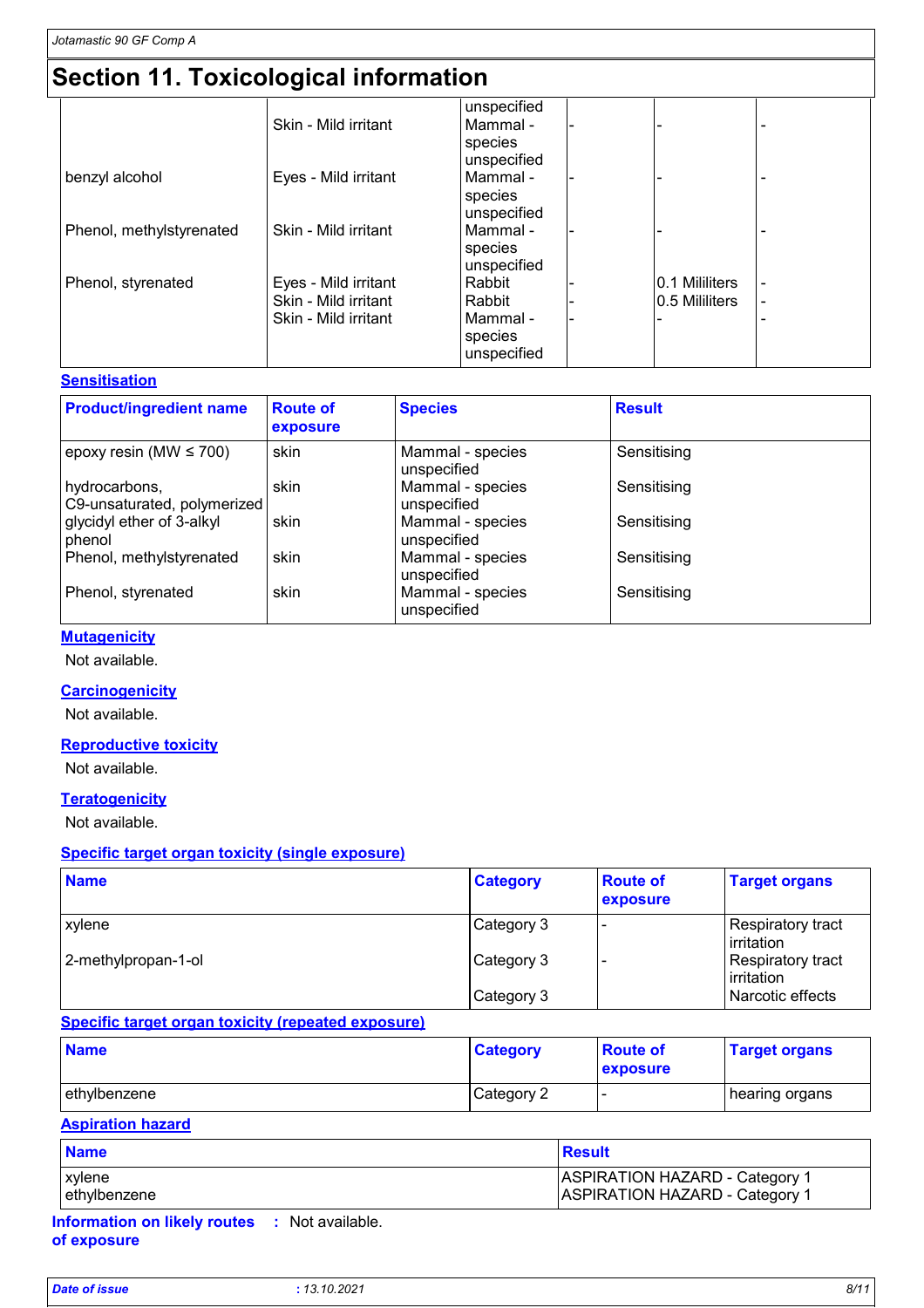# **Section 11. Toxicological information**

| <b>Potential acute health effects</b>   |                                                                                                                                                         |  |  |
|-----------------------------------------|---------------------------------------------------------------------------------------------------------------------------------------------------------|--|--|
| <b>Eye contact</b>                      | : Causes serious eye damage.                                                                                                                            |  |  |
| <b>Inhalation</b>                       | : No known significant effects or critical hazards.                                                                                                     |  |  |
| <b>Skin contact</b>                     | : Causes skin irritation. May cause an allergic skin reaction.                                                                                          |  |  |
| <b>Ingestion</b>                        | : No known significant effects or critical hazards.                                                                                                     |  |  |
|                                         | <b>Symptoms related to the physical, chemical and toxicological characteristics</b>                                                                     |  |  |
| <b>Eye contact</b>                      | : Adverse symptoms may include the following:<br>pain<br>watering<br>redness                                                                            |  |  |
| <b>Inhalation</b>                       | : No specific data.                                                                                                                                     |  |  |
| <b>Skin contact</b><br><b>Ingestion</b> | : Adverse symptoms may include the following:<br>pain or irritation<br>redness<br>blistering may occur<br>: Adverse symptoms may include the following: |  |  |
|                                         | stomach pains                                                                                                                                           |  |  |
|                                         | Delayed and immediate effects as well as chronic effects from short and long-term exposure                                                              |  |  |
| <b>Short term exposure</b>              |                                                                                                                                                         |  |  |
| <b>Potential immediate</b><br>effects   | : Not available.                                                                                                                                        |  |  |
| <b>Potential delayed effects</b>        | : Not available.                                                                                                                                        |  |  |
| <b>Long term exposure</b>               |                                                                                                                                                         |  |  |
| <b>Potential immediate</b><br>effects   | : Not available.                                                                                                                                        |  |  |
| <b>Potential delayed effects</b>        | : Not available.                                                                                                                                        |  |  |
| <b>Potential chronic health effects</b> |                                                                                                                                                         |  |  |
| Not available.                          |                                                                                                                                                         |  |  |
| <b>General</b>                          | : Once sensitized, a severe allergic reaction may occur when subsequently exposed<br>to very low levels.                                                |  |  |
| <b>Carcinogenicity</b>                  | : No known significant effects or critical hazards.                                                                                                     |  |  |
| <b>Mutagenicity</b>                     | : No known significant effects or critical hazards.                                                                                                     |  |  |
| <b>Teratogenicity</b>                   | : No known significant effects or critical hazards.                                                                                                     |  |  |
| <b>Developmental effects</b>            | : No known significant effects or critical hazards.                                                                                                     |  |  |
| <b>Fertility effects</b>                | : No known significant effects or critical hazards.                                                                                                     |  |  |
| <b>Numerical measures of toxicity</b>   |                                                                                                                                                         |  |  |
| <b>Acute toxicity estimates</b>         |                                                                                                                                                         |  |  |
| <b>Route</b>                            | <b>ATE value</b>                                                                                                                                        |  |  |
| Oral<br>Dermal<br>Inhalation (vapours)  | 49200 mg/kg<br>19349.16 mg/kg<br>164.51 mg/l                                                                                                            |  |  |

# **Section 12. Ecological information**

#### **Toxicity**

| <b>Product/ingredient name</b> | <b>Result</b>                      | <b>Species</b>               | <b>Exposure</b> |
|--------------------------------|------------------------------------|------------------------------|-----------------|
| epoxy resin (MW $\leq$ 700)    | Acute EC50 1.4 mg/l                | Daphnia                      | 48 hours        |
|                                | Acute LC50 3.1 mg/l                | Fish - pimephales promelas   | 96 hours        |
|                                | Chronic NOEC 0.3 mg/l              | Fish                         | 21 days         |
| xylene                         | Acute LC50 8500 µg/l Marine water  | Crustaceans - Palaemonetes   | 48 hours        |
|                                |                                    | pugio                        |                 |
|                                | Acute LC50 13400 µg/l Fresh water  | Fish - Pimephales promelas   | 96 hours        |
| 2-methylpropan-1-ol            | Chronic NOEC 4000 µg/l Fresh water | Daphnia - Daphnia magna      | 21 days         |
| ethylbenzene                   | Acute EC50 7700 µg/l Marine water  | Algae - Skeletonema costatum | 96 hours        |
|                                | Acute EC50 2.93 mg/l               | Daphnia                      | 48 hours        |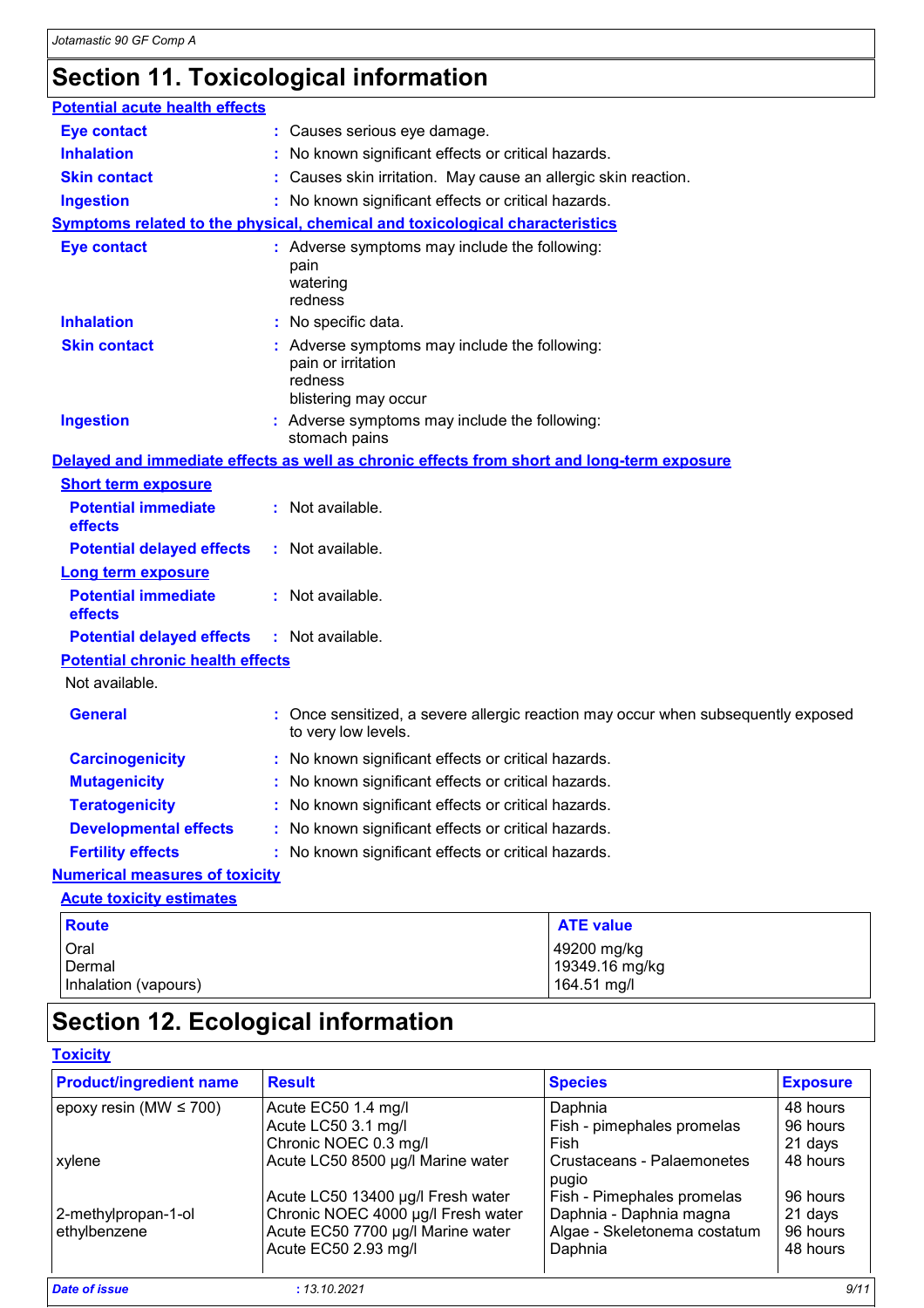## **Section 12. Ecological information**

|                    | Acute LC50 4.2 mg/l  | Fish    | 96 hours |
|--------------------|----------------------|---------|----------|
| Phenol, styrenated | Acute EC50 100 mg/l  | Algae   | 72 hours |
|                    | Acute EC50 54 mg/l   | Daphnia | 48 hours |
|                    | Acute LC50 25.8 mg/l | Fish    | 96 hours |

| <b>Persistence/degradability</b>             |                          |                   |                         |
|----------------------------------------------|--------------------------|-------------------|-------------------------|
| <b>Product/ingredient name</b>               | <b>Aquatic half-life</b> | <b>Photolysis</b> | <b>Biodegradability</b> |
| epoxy resin (MW $\leq$ 700)<br><b>xylene</b> |                          |                   | Not readily<br>Readily  |
| benzyl alcohol                               |                          |                   | Readily                 |
| ethylbenzene                                 |                          |                   | Readily                 |

#### **Bioaccumulative potential**

| <b>Product/ingredient name</b> | $LogP_{ow}$  | <b>BCF</b>  | <b>Potential</b> |
|--------------------------------|--------------|-------------|------------------|
| epoxy resin (MW $\leq$ 700)    | 2.64 to 3.78 |             | low              |
| xylene                         | 3.12         | 8.1 to 25.9 | low              |
| hydrocarbons,                  | 3.627        |             | low              |
| C9-unsaturated, polymerized    |              |             |                  |
| 2-methylpropan-1-ol            |              |             | low              |
| benzyl alcohol                 | 0.87         | < 100       | low              |
| ethylbenzene                   | 3.6          |             | low              |
| Phenol, methylstyrenated       | 3.627        |             | low              |

#### **Mobility in soil**

**:** Not available.

**Soil/water partition coefficient (KOC)**

**Other adverse effects :** No known significant effects or critical hazards.

### **Section 13. Disposal considerations**

The generation of waste should be avoided or minimised wherever possible. Disposal of this product, solutions and any by-products should at all times comply with the requirements of environmental protection and waste disposal legislation and any regional local authority requirements. Dispose of surplus and nonrecyclable products via a licensed waste disposal contractor. Waste should not be disposed of untreated to the sewer unless fully compliant with the requirements of all authorities with jurisdiction. Waste packaging should be recycled. Incineration or landfill should only be considered when recycling is not feasible. This material and its container must be disposed of in a safe way. Care should be taken when handling emptied containers that have not been cleaned or rinsed out. Empty containers or liners may retain some product residues. Vapour from product residues may create a highly flammable or explosive atmosphere inside the container. Do not cut, weld or grind used containers unless they have been cleaned thoroughly internally. Avoid dispersal of spilt material and runoff and contact with soil, waterways, drains and sewers. **Disposal methods :**

Do not allow to enter drains or watercourses. Material and/or container must be disposed of as hazardous waste.

| <b>UN</b>     | <b>IMDG</b>   | <b>IATA</b>    |
|---------------|---------------|----------------|
| <b>UN1263</b> | <b>UN1263</b> | <b>UN1263</b>  |
| Paint         | Paint         | Paint          |
| 3             | 3             | 3              |
| Ш             | Ш             | $\mathbf{III}$ |
|               |               |                |

### **Section 14. Transport information**